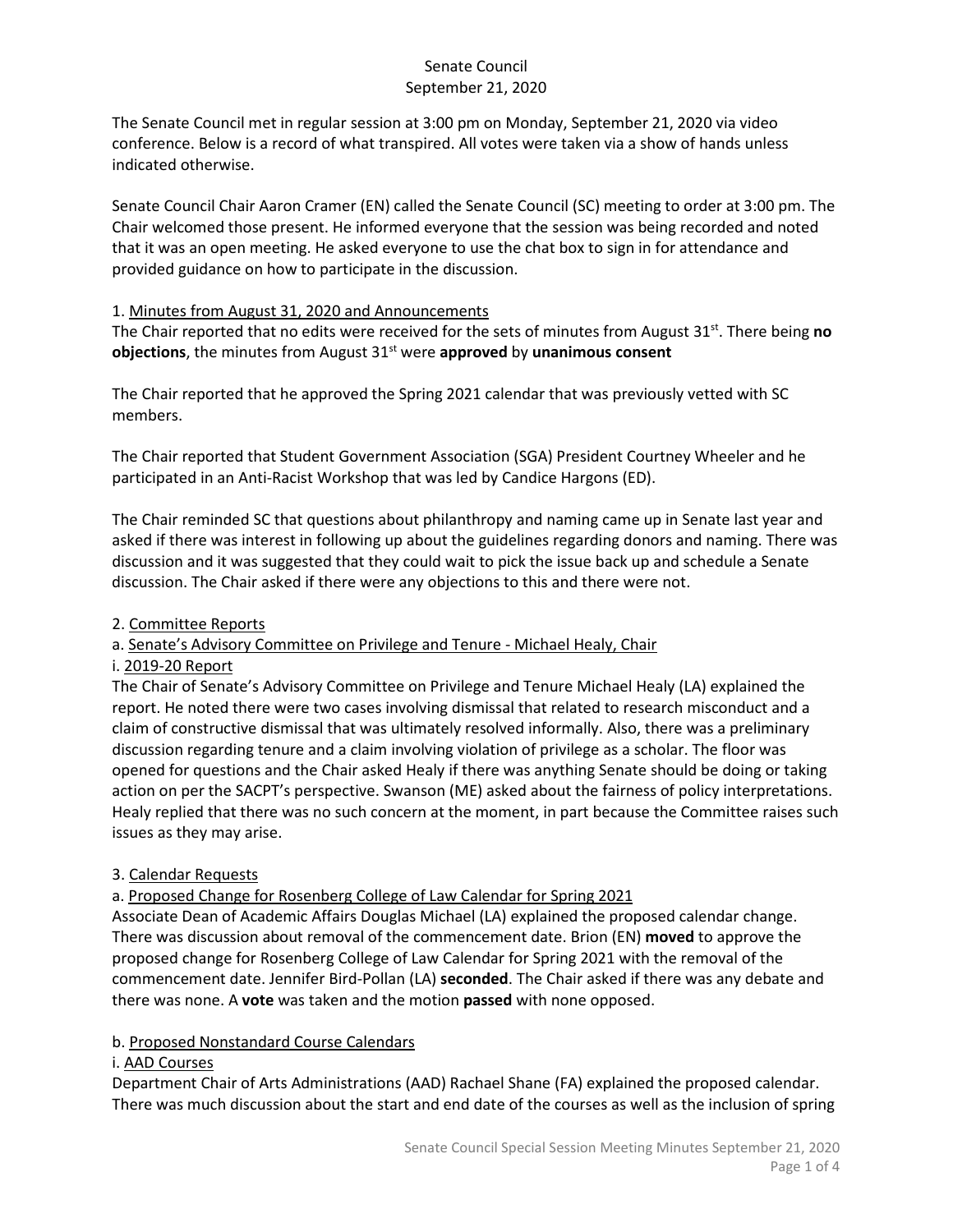break in the proposal. Charnigo (PbH) **moved** to approve the proposed nonstandard AAD calendar. Blonder (ME) **seconded**. The Chair asked if there was any debate and there were many concerns expressed about the inclusion of a spring break in the AAD nonstandard calendars. SC members were also concerned about graduate and undergraduate students being treated differently in regards to spring break. A **vote** was taken and the motion **failed** with three in favor and seven against. The Chair asked Shane to come back to SC after speaking with program faculty about possibly aligning the calendar more closely with the University's calendar (i.e. not including a spring break) or providing more practical reasons for the inclusion of spring break.

#### ii. DHN Courses

Coordinated Program Director Liz Combs (AG) explained the proposal. There was discussion about the length of the semester and clarification that there would not be a spring break. **Brion** (EN) moved to approve the proposed nonstandard calendars for Dietetics and Human Nutrition (DHN) courses. Kuhnlein (SGA) **seconded**. The Chair asked if there was any debate and there was clarification about why extra time is needed to complete experiential hours. A **vote** was taken and the motion **passed** with one opposed and three abstaining.

## c. Proposed Winter Intersession 2020-21 Calendar

The Chair explained that SC was asked to discuss, but not vote on, the Winter Intersession 2020-21 calendar. Vice Provost Larry Holloway explained that the EOC workstreams are still in the process of reviewing the proposed calendar but only modest changes are expected. He asked SC to let him know of constraints they may have and to consider delegating official calendar approval to the Chair. SC expressed their support for the calendar and discussed the possibility of a split semester. There were no objections to the Chair approving the final calendar proposal for Winter Intersession 2020-21.

## 4. Request to Waive Portion of *Senate Rule (SR) 5.2.4.6* ("Dead Week") for PAS 650

Associate Dean of Academic Affairs and Undergraduate Education Karen Badger explained the request. There was discussion about correcting a day in the proposal from Monday, November 24th to Tuesday, November 24th. Soult (AS) **moved** to approve the request to waive a portion of *SR 5.2.4.6* for PAS 650 with the corrected date of Tuesday, November 24th. Brion (EN) **seconded**. The Chair asked if there was any debate and there was none. A **vote** was taken and the motion **passed** with none opposed.

## 5. Modalities for Winter Intersession

The Chair reminded SC of their previous approval for the use of alternative delivery modes for courses offered in Fall 2020 as needed. He noted that the Southern Association of Colleges and Schools Commission on Colleges (SACSCOC) had no objections to this. Brion **moved** that SC's previous approval of alternate delivery modes for courses included Winter Intersession 2020-21. Kuhnlein (SGA) **seconded**. The Chair asked if there was any debate and there was none. A **vote** was taken and the motion **passed** with none opposed.

#### 6. Senate Meeting Roundtable

The Chair solicited comments from SC members about the most recent Senate meeting. There was general consensus that the virtual meeting went well. More specific comments included:

- When Senate meetings return to in-person, it might be good to continue having Zoom as an option for those who are unable to attend.
- Splitting voting senators out as panelist may have had a dampening effect on conversation.
- It would be nice to have a live stream.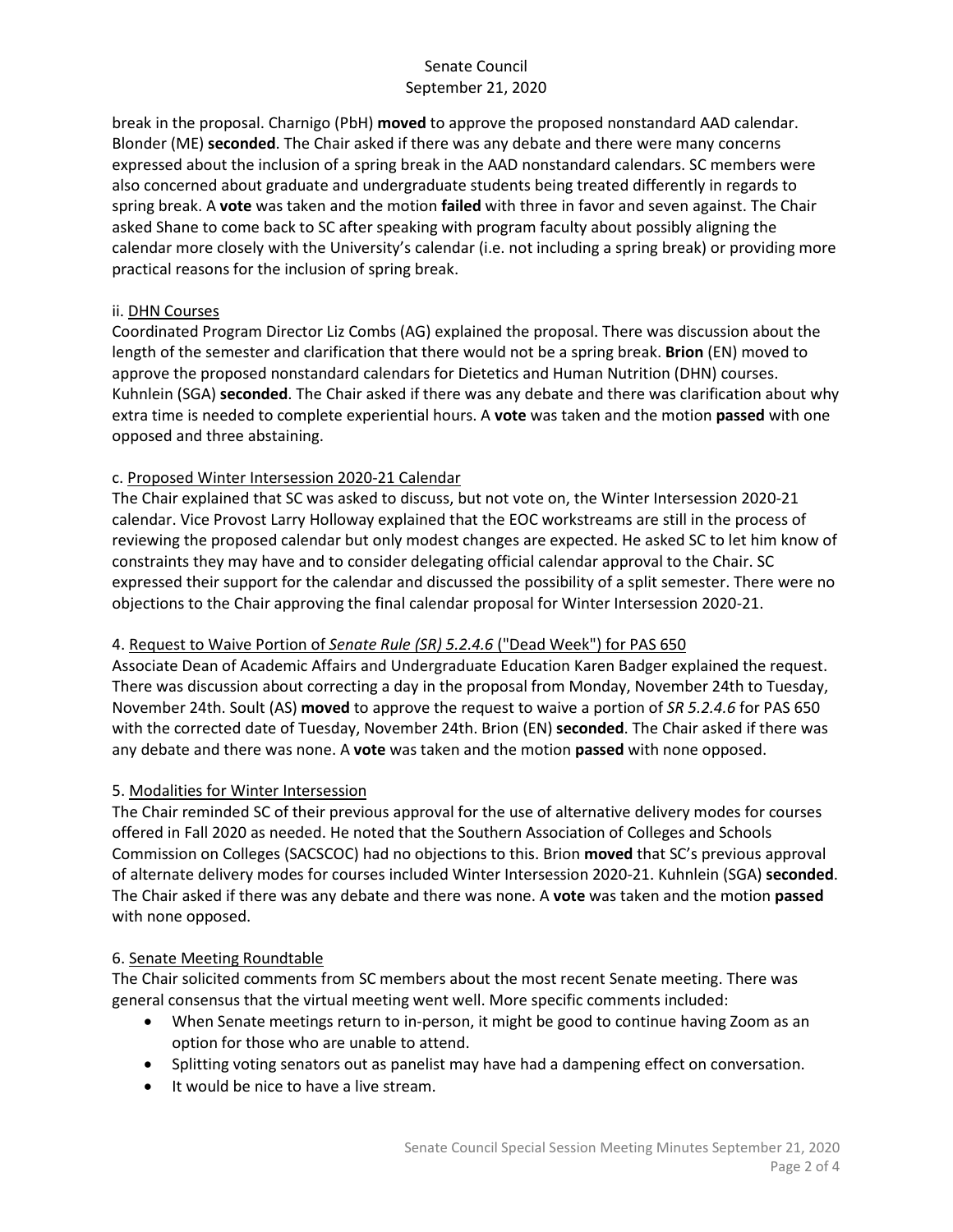- Disappointment that there were not more questions for President Capilouto and Pprovost Blackwell, but it could be a consequence of using Zoom instead of a more anonymous in-person format. Asking for questions to be submitted prior the meeting would help to preserve anonymity.
- There was a crunch for time.

There was clarification that the transcripts of Senate meetings will be made available on the Senate website as they have been in the past. Also, SC and Senate meetings will continue to be held via Zoom for the foreseeable future.

# 7. Soliciting Opinions from University Community

The Chair reminded SC of their discussion about soliciting information from senators on behalf of their constituents about how the semester is going. A survey draft was sent to SC to review and typos were noted. There was discussion about when to send the survey out and how long to leave it open. The Chair confirmed he would send the survey to senators early that week and leave it open for two weeks.

# 8. Senate Meeting Materials

The Chair informed SC of requests for the Senate Zoom meeting recording to be made available and explained the recordings were not distributed in the past. He asked SC if there was interest in changing this policy and there was much discussion against making the recordings available. There was not much support for sharing Senate meeting PowerPoint presentations, either.

## 9. Concerns Related to *Governing Regulations (GR) VIII* ("University Appointments")

The Chair asked Allison Soult (AS) to share the language drafted by Arts and Sciences faculty in response to the town hall meeting hosted by Provost Blackwell. Soult shared the resolution and there was much discussion about possible interpretations of *GR VIII* and three possible edits to the resolution. There was also discussion about who should be sending the resolution to the Provost, who decides if the response to the resolution is satisfactory, and what the next step would be after that. There were multiple comments expressing hope that the Provost resolved the issue prior to the October Senate meeting. If not, it was likely that senators from Arts and Sciences would push to have the Senate hold a discussion on the matter.

Andrade (ME) **moved** that the Chair send the Arts and Sciences resolution to the Provost after Arts and Sciences faculty approve SC's revisions, and also invite the Provost to a SC meeting to share his response. Collett (HS) **seconded**. The Chair asked if there was any debate and there was none. A **vote** was taken and the motion **passed** with none opposed and one abstaining.

## 10. Items from the Floor

Jennifer Bird-Pollan (LA) **moved** to add Jennifer Osterhage (AS) as a member of the Admissions and Academic Standards Committee (SAASC). Kuhnlein (SGA) **seconded**. The Chair asked if there was any debate and there was none. A **vote** was taken and the motion **passed** with none opposed.

Jennifer Bird-Pollan (LA) asked for an update on the search for a Graduate School Dean. The Chair said he would ask for an update and report back.

The meeting was adjourned at 5:09 pm with no objections.

## Respectfully submitted by Aaron Cramer,